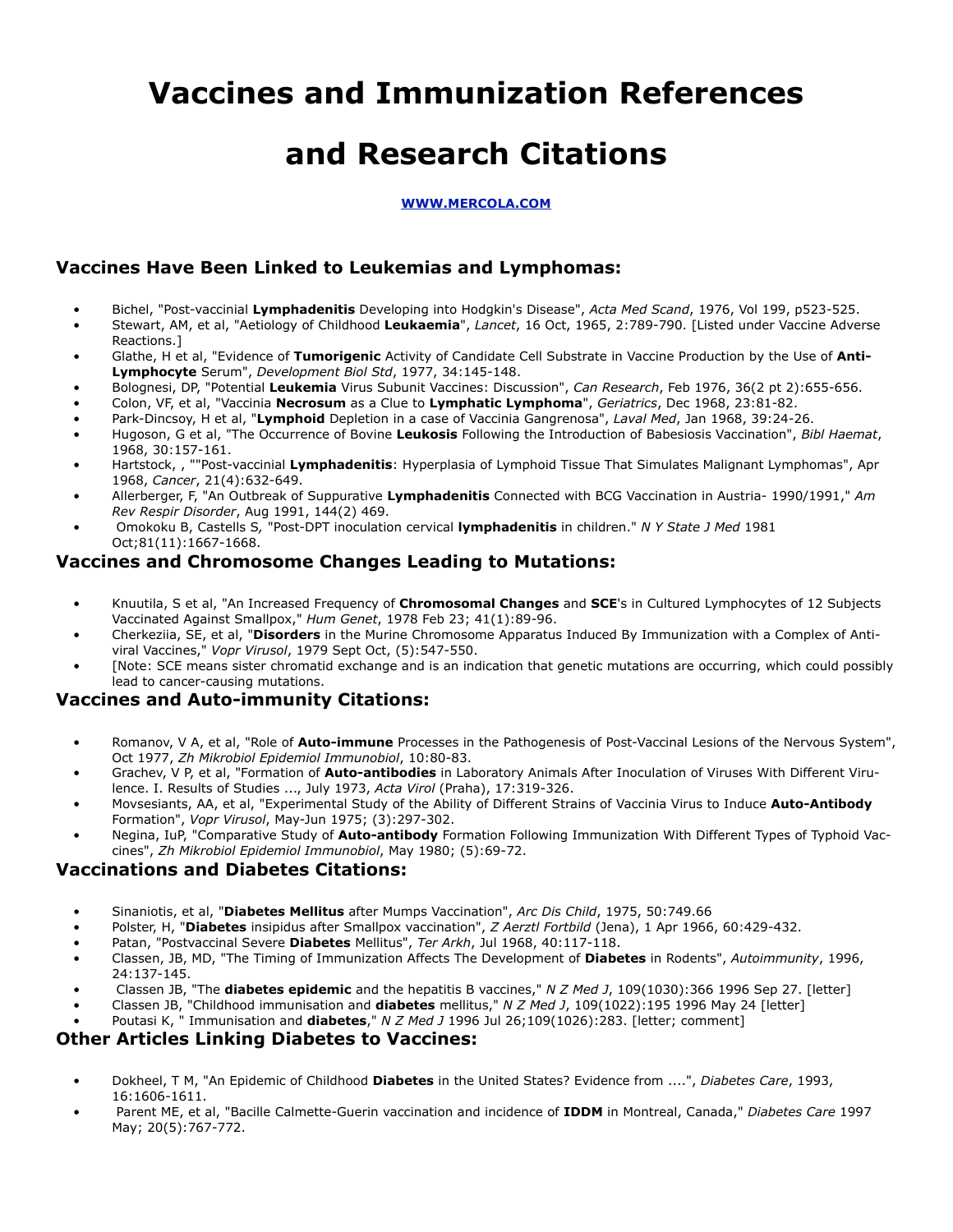- *House DV, Winter WE,* "**Autoimmune diabetes**. The role of auto-antibody markers in the prediction and prevention of insulin-dependent diabetes mellitus," *Clin Lab Med* 1997 Sep; 17(3):499-545.
- Zeigler, M et al , "[**Autoantibodies** in type 1 diabetes mellitus]" *Z Arztl Fortbild* (Jena). 1994 Aug; 88(7-8):561-5

### **Vaccines and Nervous System Changes:**

- Bondarev, VN et al, "The **Changes** of the **Nervous System** in Children After Vaccination", *Pediatria*, Jun 1969; 48:20-24.
- Ehrengut W*,* "**Central nervous sequelae** of vaccinations," *Lancet* 1986 May 31;1(8492):1275-1276.
- Provvidenza, G et al, [On a Case of **Benign Acute Cerebellar Ataxia** in Childhood], *Arch Ital Sci Med Trop*, 43:189-194, Apr 1962.
- Katsilambros, L, "[The Phenomenom of **Apathy** in Man and Animals After the Injection of Viruses in Very High Doses. Clinical Data]", *Rev Med Moyen Orient,* 20:539-546, Nov - Dec 1963.

## **Vaccinations and Autism Citations:**

- Eggers, C, "**Autistic Syndrome** (Kanner) And **Vaccinations** against Smallpox", *Klin Paediatr*, Mar 1976, 188(2):172-180.
- Kiln MR*,* "**Autism**, inflammatory bowel disease, and MMR vaccine." *Lancet* 1998 May 2;351(9112):1358.
- *Selway,* "MMR vaccination and **autism** 1998. Medical practitioners need to give more than reassurance." *BMJ* 1998 Jun 13;316(7147):1824.
- *Nicoll A, Elliman D, Ross E,* "MMR vaccination and **autism** 1998," *MJ* 1998 Mar 7;316(7133):715-716.
- *Lindley K J, Milla PJ,* "**Autism**, inflammatory bowel disease, and MMR vaccine."*Lancet* 1998 Mar 21;351(9106):907-908.
- *• Bedford H, et al,* "**Autism**, inflammatory bowel disease, and MMR vaccine." *Lancet* 1998 Mar 21;351(9106):907.
- Vijendra K. Singh, Sheren X. Lin, and Victor C. Yang, "Serological Association of Measles Virus and Human Herpesvirus-6 with Brain Autoantibodies in **Autism**," *Clinical Immunology and Immunopathology*, Oct 1998, Vol. 89, No. 1, p 105-108. ["None of the autistic children in the study had measles in the past, but all had the MMR" stated David Whalgren.

## **Vaccines and Demyelination Citations:**

- Herroelen, L et al, "Central-Nervous-System **Demyelination** After Immunization with Recombinant Hepatitis B Vaccine", *Lancet*, Nov 9, 1991, 338(8776):1174-1175.
- Kaplanski G, Retornaz F, Durand J, Soubeyrand J*,* "Central nervous system **demyelination** after vaccination against hepatitis B and HLA haplotype." *J Neurol Neurosurg Psychiatry* 1995 Jun; 58(6):758-759.
- *•*
- *• Matyszak MK, Perry VH,* "**Demyelination** in the central nervous system following a delayed-type hypersensitivity response to bacillus Calmette-Guerin." *Neuroscience* 1995 Feb;64(4):967-977.
- *Tornatore CS, Richert JR,* "CNS **demyelination** associated with diploid cell rabies vaccine." *Lancet* 1990 Jun 2;335(8701):1346-1347.
- Adams, JM et al, "Neuromyelitis Optica: **Severe Demyelination** Occurring Years After Primary Smallpox Vaccinations", *Rev Roum Neurol*, 1973, 10:227-231.
- In 1988, Dietrich used MRI to show that developmentally delayed children had alterations in their myelin. Coulter described that central nervous system damage can be exhibited as abnormal behavior of the child. In 1935, Thomas Rivers, experimental allergic encephalitis (EAE) can be the result of a viral or bacterial infection of the nervous system. "The fact of the matter is that it is a matter of record that it was known that vaccination produced encephalitis since 1926." The authors stated, "In regions in which there is no organized vaccination of the population, general paralysis is rare. ... It is impossible to deny a connection between vaccinations and the encephalitis (brain damage) which follows it." Vaccines have been linked to seizures, convulsions and epilepsy.

#### **Vaccinations and Seizures:**

- Hirtz DG, Nelson KB, Ellenberg J H*,* "**Seizures** following childhood immunizations", *Pediatr* 1983 Jan; 102(1):14-18.
- *Cherry JD, Holtzman AE, Shields WD, Buch D, Nielsen,* "Pertussis immunization and characteristics related to first **seizures** in infants and children,"*J Pediatr* 1993 Jun;122(6):900-903.
- *Coplan J,* "**Seizures** following immunizations," *J Pediatr* 1983 Sep;103(3):496.
- *Barkin RM, Jabhour JT, Samuelson J S,* "Immunizations, **seizures**, and subsequent evaluation," *JAMA* 1987 Jul 10;258(2):201.
- Griffin MR, et al, "Risk of **seizures** after measles-mumps-rubella immunization," *Pediatrics* 1991 Nov;88(5):881-885.
- *Griffin MR, et al,* "Risk of **seizures** and encephalopathy after immunization with the diphtheria-tetanus-pertussis vaccine," *JAMA* 1990 Mar 23-30;263(12):1641-1645.
- *Cizewska S, Huber Z, Sluzewski W*, "[Prophylactic inoculations and **seizure** activity in the EEG]," *Neurol Neurochir Pol* 1981 Sep-Dec;15(5-6):553-557. [Article in Polish]
- *Huttenlocher PR, Hapke RJ,* "A follow-up study of intractable **seizures** in childhood." *Ann Neurol* 1990 Nov; 28(5):699-705.
- Blumberg DA, "Severe reactions associated with diphtheria-tetanus-pertussis vaccine: detailed study of children with **seizures**, hypotonic-hypo-responsive episodes, high fevers, and persistent crying."*Pediatrics* 1993 Jun; 91(6):1158-1165.

#### **Vaccinations and Convulsions Citations:**

- Prensky AL, et al, "History of **convulsions** and use of pertussis vaccine," *J Pediatr* 1985 Aug; 107(2):244-255.
- Baraff LJ, "Infants and children with **convulsions** and hypotonic-hypo-responsive episodes following diphtheria-tetanuspertussis immunization: follow-up evaluation," *Pediatrics* 1988 Jun; 81(6):789-794.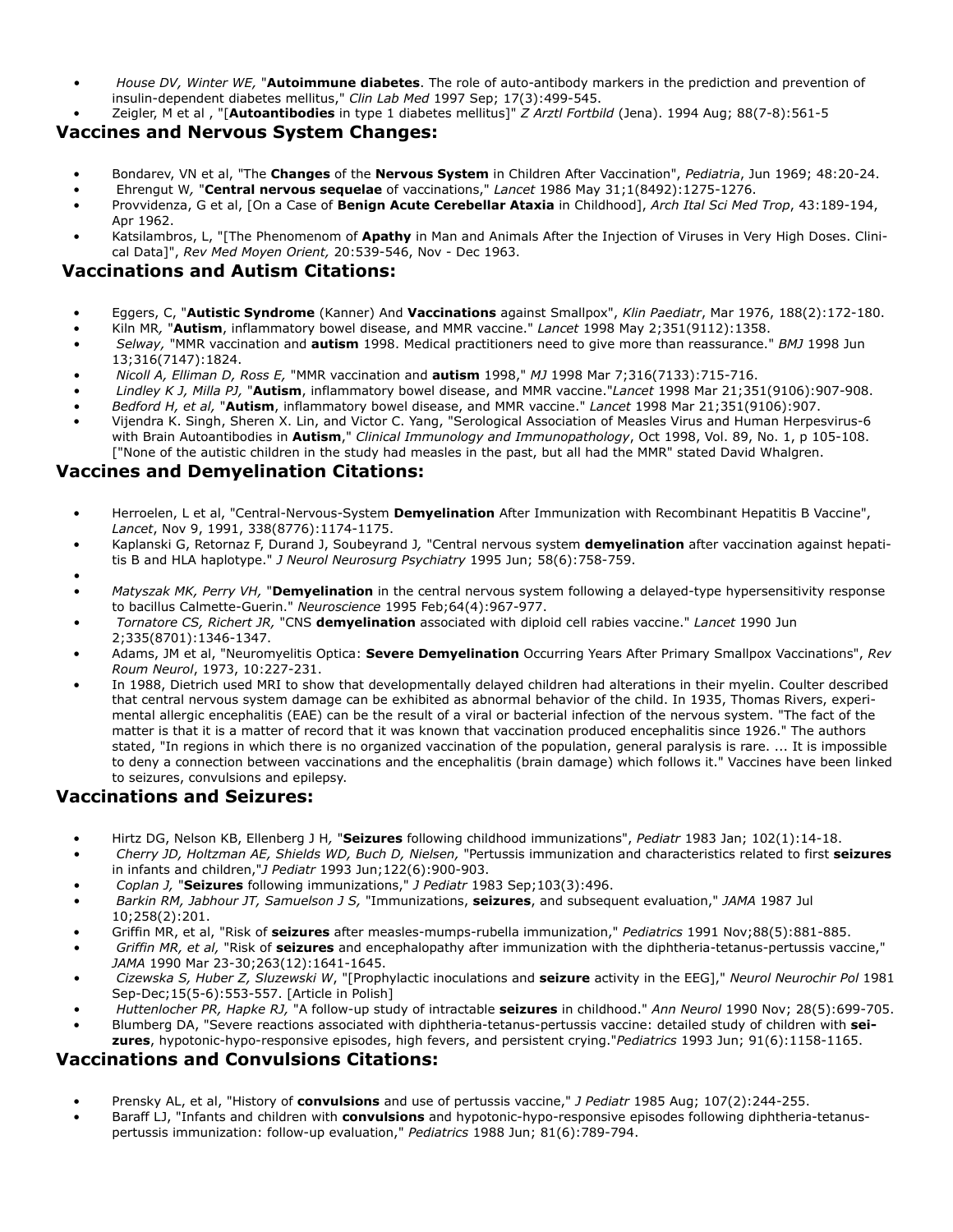- Jacobson V, "Relationship of pertussis immunization to the onset of epilepsy, febrile **convulsions** and central nervous system infections: a retrospective epidemiologic study," *Tokai J Exp Clin Med* 1988;13 Suppl: 137-142.
- Cupic V,et al, "[Role of DTP vaccine in the **convulsive** syndromes in children]," *Lijec Vjesn* 1978 Jun; 100(6):345-348. [Article in Serbo-Croatian (Roman)]
- Pokrovskaia NIa, "[**Convulsive** syndrome in DPT vaccination (a clinico-experimental study)]," *Pediatriia* 1983 May;(5):37-39. [Article in Russian]

### **Vaccinations and Epilepsy Citations:**

- Ballerini, Ricci, B, et al, "On Neurological Complications of Vaccination, With Special Reference to **Epileptic** Syndromes," *Riv Neurol*, Jul-Aug 1973, 43:254-258.
- Wolf SM, Forsythe A*,* "Epilepsy and mental retardation following febrile **seizures** in childhood," *Acta Paediatr Scand* 1989 Mar;78(2):291-295.

## **Vaccines and Brain Swelling:**

- Iwasa, S et al, "**Swelling** of the Brain in Mice Caused by Pertussis ... Quantitative Determination and the Responsibility of the Vaccine", *Jpn J Med Sci Biol*, 1985 , 38(2):53-65.
- *Mathur R, Kumari S,* "**Bulging fontanel** following triple vaccine." *Indian Pediatr* 1981 Jun;18(6):417-418.
- *Barry W, Lenney W, Hatcher G,* "**Bulging fontanelles** in infants without meningitis." *Arch Dis Child* 1989 Apr;64(4):635-636.
- *Shendurnikar N,* "**Bulging fontanel** following DPT" *Indian Pediatr* 1986 Nov;23(11):960.
- *Gross TP, Milstien JB, Kuritsky JN,* "**Bulging fontanelle** after immunization with diphtheria-tetanus-pertussis vaccine and diphtheria-tetanus vaccine." *J Pediatr* 1989 Mar;114(3):423-425.
- *Jacob J, Mannino F,* "**Increased intracranial pressure** after diphtheria, tetanus, and pertussis immunization." *Am J Dis Child* 1979 Feb;133(2):217-218.
- Dugmore, WN, "**Bilateral Oedema** at the Posterior Pole. Hypersensitivity Reaction to Alavac P injection." *Br J Ophthalmol*, Dec 1972, 55:848-849.

#### **Vaccines and Neurological Damage**

- Nedar P R, and Warren, R J, "Reported **Neurological Disorders** Following Live Measles Vaccine", 1968, *Ped*, 41:997-1001.
- Paradiso, G et al, "Multifocal **Demyelinating Neuropathy** after Tetanus Vaccine", *Medicina* (B Aires), 1990, 50(1):52-54.
- Landrigan, PJ, Whitte, J, "**Neurologic Disorders** Following Live Measles-virus Vaccination", *JAMA*, Mar 26, 1973, v223(13):1459-1462.
- Turnbull, H M, "**Encephalomyelitis** Following Vaccination", *Brit Jour Exper Path*, 7:181, 1926.
- Kulenkampff, M et al, "**Neurological Complications** of Pertussis Inoculation", *Arch Dis Child*, 1974, 49:46.
- Strom, J, "Further Experience of Reactions, Especially of a **Cerebral Nature** in Conjunction with Triple Vaccination", *Brit Med Jour*, 1967, 4:320-323.
- Berg, J M, "**Neurological Complications** of Pertussis Immunization," *Brit Med Jour*, July 5,1958; p 24.
- Bondarev, VN et al, "The **Changes of the Nervous System** in Children After Vaccination", *Pediatria*, Jun 1969; 48:20-24.
- Badalian, LO, "Vaccinal **Lesions of the Nervous System** in Children," *Vop Okhr Materin Dets*, Dec 1959, 13:54-59
- Lorentz, IT, et al, "Post-Vaccinal Sensory **Polyneuropathy** with Myoclonus", *Proc Aust Ass Neurol*, 1969, 6:81-86.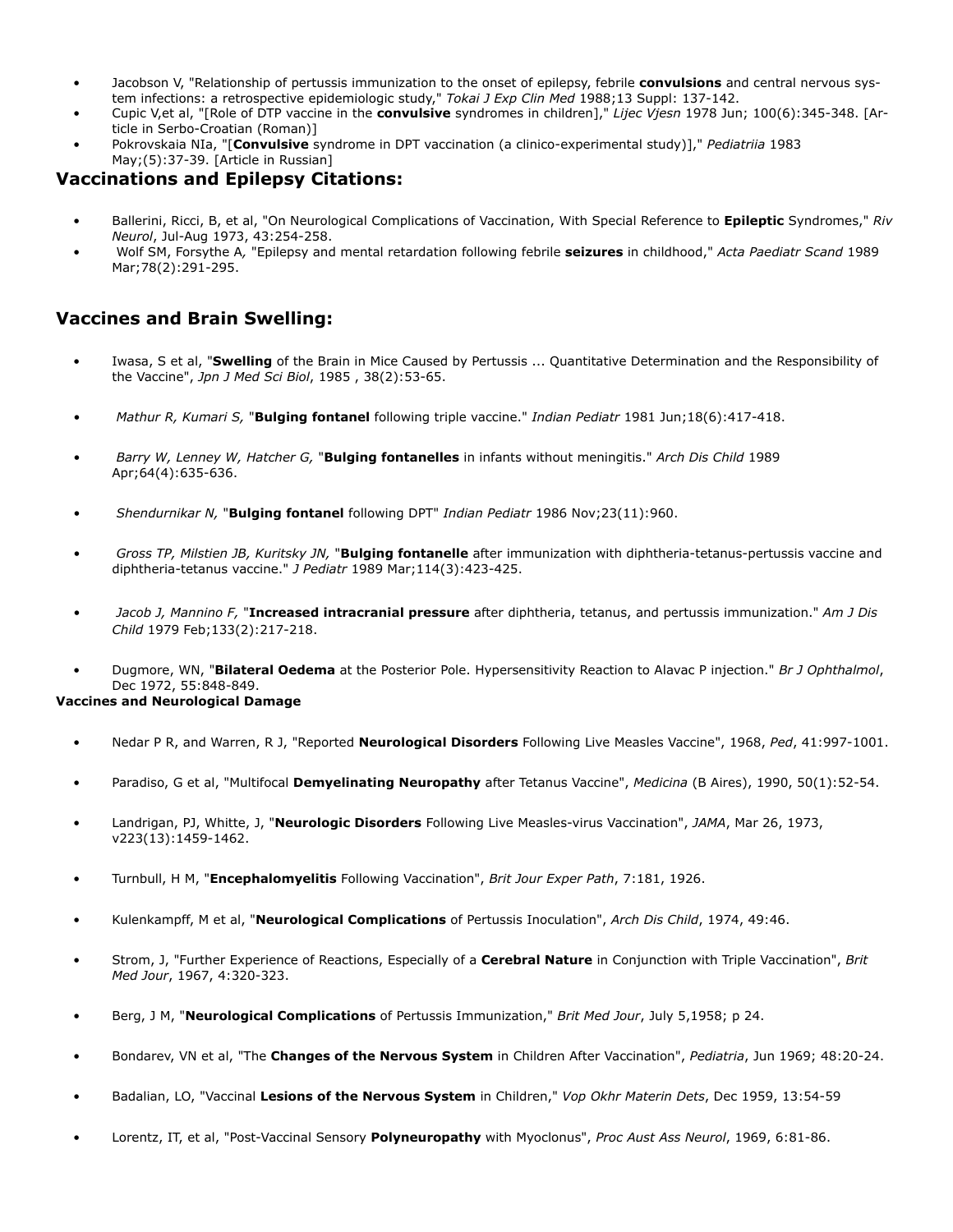- Trump, R C, White, T R, "**Cerebellar Ataxia** Presumed Due To Live Attenuated Measles Virus Vaccine," *JAMA*, 1967, 199:165-166.
- Allerdist, H, "**Neurological Complications** Following Measles Vaccination", *Inter Symp, Brussels*, 1978, Development Biol Std, Vol 43, 259-264.
- Finley, K H, "Pathogenesis of **Encephalitis** Occurring With Vaccination, Variola and Measles, *Arch Neur and Psychologist*, 1938; 39:1047-1054.
- Froissart, M et al, "Acute **Meningoencephalitis** Immediately after an Influenza Vaccination", *Lille Med,* Oct 1978, 23(8):548-551.
- Pokrovskaia, Nia, et al, "**Neurological** Complications in Children From Smallpox Vaccination", *Pediatriia*, Dec 1978, (12):45-49.
- Allerdist, H, "**Neurological** Complications Following Measles Virus Vaccination. Evaluation of the Cases seen Between 1971- 1977", *Monatsschr Kinderheilkd*, Jan 1979, 127(1): 23-28.
- Ehrengut, W et al, "On **Convulsive** Reactions Following Oral vaccination Against Polio", *Klin Paediatr,* May 1979, 191(3):261-270.
- Naumova, R P, et al, "**Encephalitis** Developing After Vaccination without a Local Skin Reaction", *Vrach Delo*, Jul 1979, (7):114-115.
- Goswamy, BM, "**Neurological** Complications After Smallpox Vaccination", *J Ass Phys India*, Jan 1969, 17:41-43.
- Schchelkunov, SN et al, "The Role of **Viruses** in the Induction of **Allergic Encephalomyelitis**," *Dokl Akad Nauk SSSR,*  1990,315(1):252-255. [Vaccines contain viruses, too]
- *Walker AM,* "**Neurologic events** following diphtheria-tetanus-pertussis immunization," *Pediatrics* 1988 Mar;81(3):345-349.
- Shields WD, et al, "Relationship of pertussis immunization to the onset of **neurologic disorders**: a retrospective epidemiologic study," *J Pediatr* 1988 Nov; 113(5):801-805.
- Wilson J*,* "Proceedings: **Neurological complications** of DPT inoculation in infancy," *Arch Dis Child* 1973 Oct; 48(10):829-830.
- Iakunin IuA, "[**Nervous system complications** in children after preventive vaccinations]," *Pediatriia* 1968 Nov; 47(11):19-26. [Article in Russian]
- Greco D, et al, "Case-control study on **encephalopathy** associated with diphtheria-tetanus immunization in Campania, Italy," *Bull World Health Organ* 1985;63(5):919-925.
- Ehrengut W at Institute of Vaccinology and Virology, Hamburg, Germany states, "Bias in the evaluation of CNS complications following pertussis immunization are the following: 1) Notifications of post-immunization adverse events, 2) Publications by vaccine producers on the frequency of adverse reactions, 3) Comparison of permanent brain damage after DPT and DT immunization, 4) **Pro-immunization**, 5) Immunization associated viral encephalitis, 6) Accuracy of statistics, 7) Personal. A review of these points indicates an underestimation of CNS complications after pertussis immunization."
- Reference: Ehrengut W, "**Bias** in **evaluating CNS complications** following pertussis immunization." *Acta Paediatr Jpn,* 1991 Aug; 33(4):421-427.

## **Vaccinations and Unexplained Diseases:**

• Hiner, E E, Frasch, C E, "Spectrum of Disease Due to Haemophilus Influenza Type B Occurring in **Vaccinated** Children", *J Infect Disorder*, 1988 Aug; 158(2): 343-348.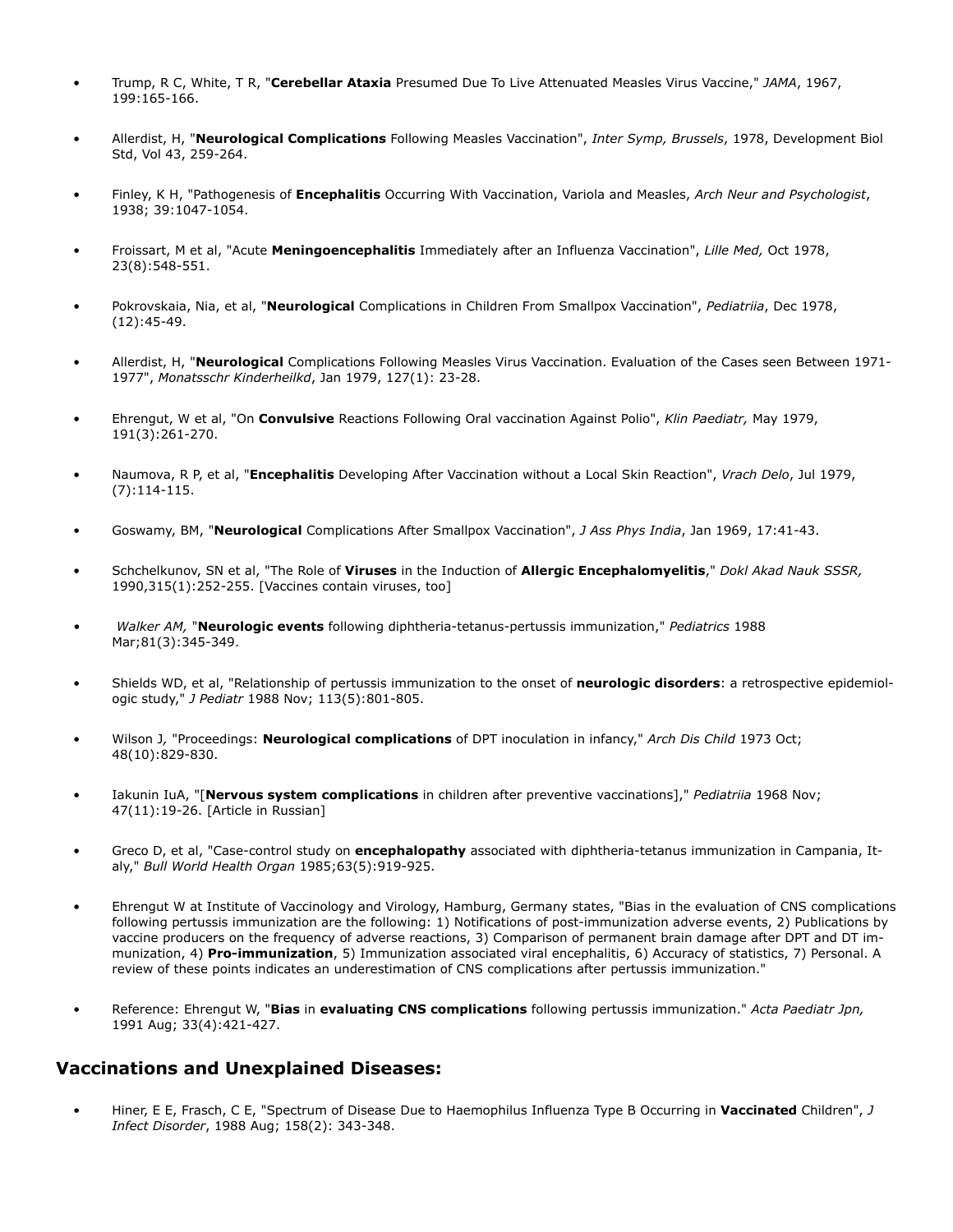- Olin P, Romanus, V, Storsaeter, J, "**Invasive Bacterial Infections** During an Efficiacy Trial of Acellular Pertussis Vaccines -- Implications For Future Surveilance In Pertussis Vaccine Programmes", *Tokai J Exp Clin Med*, 1988; 13 Suppl: 143-144.
- Storsaeter, J, et al, "Mortality and Morbidity From **Invasive Bacterial Infections** During a Clinical Trial of Acellular Pertussis Vaccines in Sweden", *Pediatr Infect Disorder J*, 1988 Sept; 7(9):637-645.
- Vadheim, CM, et al, "**Effectiveness and Safety** of an Haemophilus Influenzae type b Conjugate Vaccine (PRP-T) in Young Infants. Kaiser-UCLA Vaccine Study Group," *Pediartics*, 1993 Aug; 92(2):272-279. [The vaccines caused fevers, irritability, crying, and seizures, but were declared to be "safe and ... effective ... ".]
- Stickl, H, "Estimation of **Vaccination Damage**", *Med Welt*, Oct 14, 1972, 23:1495-1497.
- Waters, VV, et al, "**Risk** Factors for Measles in a **Vaccinated** Population", *JAMA*, Mar 27, 1991, 265(12): 1527.
- Stickl, H, "**Iatrogenic** Immuno-suppression as a Result of Vaccination", *Fortschr Med*, Mar 5, 1981, 99(9);289-292.

## **Vaccine Citations Linking the Vaccine to the "prevented" Disease**:

- Nkowane, et al, "**Vaccine-Associated** Paralytic Poliomyelitis, US 1973 through 1984, *JAMA*, 1987, Vol 257:1335-1340.
- Quast, et al, "**Vaccine Induced** Mumps-like Diseases", nd, *Int Symp on Immun, Development Bio Stand*, Vol 43, p269-272. • Green, C et al, "A Case of Hepatitis Related to Etretinate Therapy and Hepatitis B Vaccine", *Dermatologica,* 1991,
- 182(2):119-120. • Shasby, DM, et al, "Epidemic Measles in Highly **Vaccinated** Population", *NEJM*, Mar 1977, 296(11): 585-589.
- Tesovic, G et al, "**Aseptic Meningitis** after Measles, Mumps and Rubella Vaccine", *Lancet*, Jun 12, 1993, 341(8859):1541.
- Johnson, RH, et al, "**Nosocomial** Vaccinia Infection", *West J Med*, Oct 1976, 125(4):266-270.
- Malengreau, M, "Reappearance of **Post-Vaccination** Infection of Measles, Rubella, and Mumps. Should Adolescents be revaccinated?" *Pedaitric*, 1992;47(9):597-601 (25 ref)
- Basa, SN, "**Paralytic Poliomyelitis** Following **Inoculation** With Combined DTP Prophylactic. A review of Sixteen cases with Special Reference to Immunization Schedules in Infancy", *J Indian Med Assoc*, Feb 1, 1973, 60:97-99.
- Landrigan, PJ et al, "**Measles** in **Previously Vaccinated** Children in Illinois", *Ill Med J*, Arp 1974, 141:367-372.
- NA, "**Vaccine-Associated** Poliomyelitis", *Med J Aust*, Oct 1973, 2:795-796.

#### **Vaccine Failures Citations:**

- Hardy, GE, Jr, et al, "The **Failure** of a School Immunization Campaign to Terminate an Urban Epidemic of Measles," *Amer J Epidem*, Mar 1970; 91:286-293.
- Cherry, JD, et al, "A Clinical and Serologic Study of 103 Children With Measles **Vaccine Failure**", *J Pediatr*, May 1973; 82:801-808.
- Jilg, W, et al, "**Inoculation Failure** Following Hepatitis B Vaccination", *Dtsch Med wochenschr*, 1990 Oct 12; 115(41):1514-1548.
- Plotkin, SA, "**Failures** of Protection by Measles Vaccine," *J Pediatr*, May 1973; 82:798-801.
- Bolotovskii, V, et al, "Measles Incidence Among Children **Properly Vaccinated** Against This Infection", *ZH Mikrobiol Epidemiol Immunobiol*, 1974; 00(5):32-35.
- Landrigan, PJ, et al, "Measles in **Previously Vaccinated** Children in Illinois", *Ill Med J*, Apr 1974; 141:367-372.
- Strebel, P et al, "An **Outbreak** of Whooping Cough in a **Highly Vaccinated** Urban Community", *J Trop Pediatr*, Mar 1991, 37(2): 71-76.
- Forrest, JM, et al, "**Failure of Rubella Vaccination** to Prevent Congenital Rubella,"*Med J Aust*, 1977 Jan 15; 1(3): 77.
- Jilg, W, "**Unsuccessful Vaccination** against Hepatitis B", *Dtsch Med Wochenschr*, Nov 16, 1990, 115(46):1773.
- Coles, FB, et al, "An **Outbreak** of Influenza A (H3N2) in a **Well-Immunized** Nursing home Population," *J Am ger Sociologist*, Jun 1992, 40(6):589-592.
- Jilg, W, et al, "**Inoculation Failure** following Hepatitis B Vaccination," *Dtsch Med Wochenschr*, Oct 12, 1990, 115(41):1545-1548.
- Hartmann, G et al, "Unsuccessful **Inoculation** against Hepatitis B," *Dtsch Med Wochenschr*, May 17, 1991, 116(20): 797.
- Buddle, BM et al, "Contagious Ecthyma Virus-Vaccination **Failures**", *Am J Vet Research*, Feb 1984, 45(2):263-266.
- Mathias, R G, "Whooping Cough In **Spite of Immunization**", *Can J Pub Health*, 1978 Mar/Apr; 69(2):130-132.
- Osterholm, MT, et al, "**Lack of Efficacy** of Haemophilus b Polysacharide Vaccine in Minnesota", *JAMA*, 1988 Sept 9; 260(10:1423-1428.
- Johnson, RH, et al, "**Nosocomial** Vaccinia Infection", *West J Med*, Oct 1976, 125(4):266-270.

#### **Vaccines Causing Another Vaccinal Disease:**

- Basa, SN, "**Paralytic Poliomyelitis** Following **Inoculation** With Combined DTP Prophylactic. A review of Sixteen cases with Special Reference to Immunization Schedules in Infancy", *J Indian Med Assoc*, Feb 1, 1973, 60:97-99.
- Pathel, JC, et al, "**Tetanus** Following Vaccination Against **Small-pox**", *J Pediatr*, Jul 1960; 27:251-263.
- Favez, G, "**Tuberculous** Superinfection Following a **Smallpox** Re-Vaccination", *Praxis,* July 21, 1960; 49:698-699.
- Quast, Ute, and Hennessen, "**Vaccine-Induced Mumps-like Diseases**", *Intern Symp on Immunizations ,* Development Bio Stand, Vol 43, p 269-272.
- Forrest, J M, et al, "Clinical Rubella Eleven months **after** Vaccination," *Lancet*, Aug 26, 1972, 2:399-400.
- Dittman, S, "**Atypical Measles after** Vaccination", *Beitr Hyg Epidemiol*, 19891, 25:1-274 (939 ref)
- Sen S, et al, "Poliomyelitis in **Vaccinated** Children", *Indian Pediatr*, May 1989, 26(5): 423-429.
- Arya, SC, "Putative **Failure** of Recombinant DNA Hepatitis B Vaccines", *Vaccine*, Apr 1989, 7(2): 164-165.
- Lawrence, R et al, "The Risk of Zoster **after** Varicella Vaccination in Children with Leukemia", *NEJM*, Mar 3, 1988, 318(9): 543-548.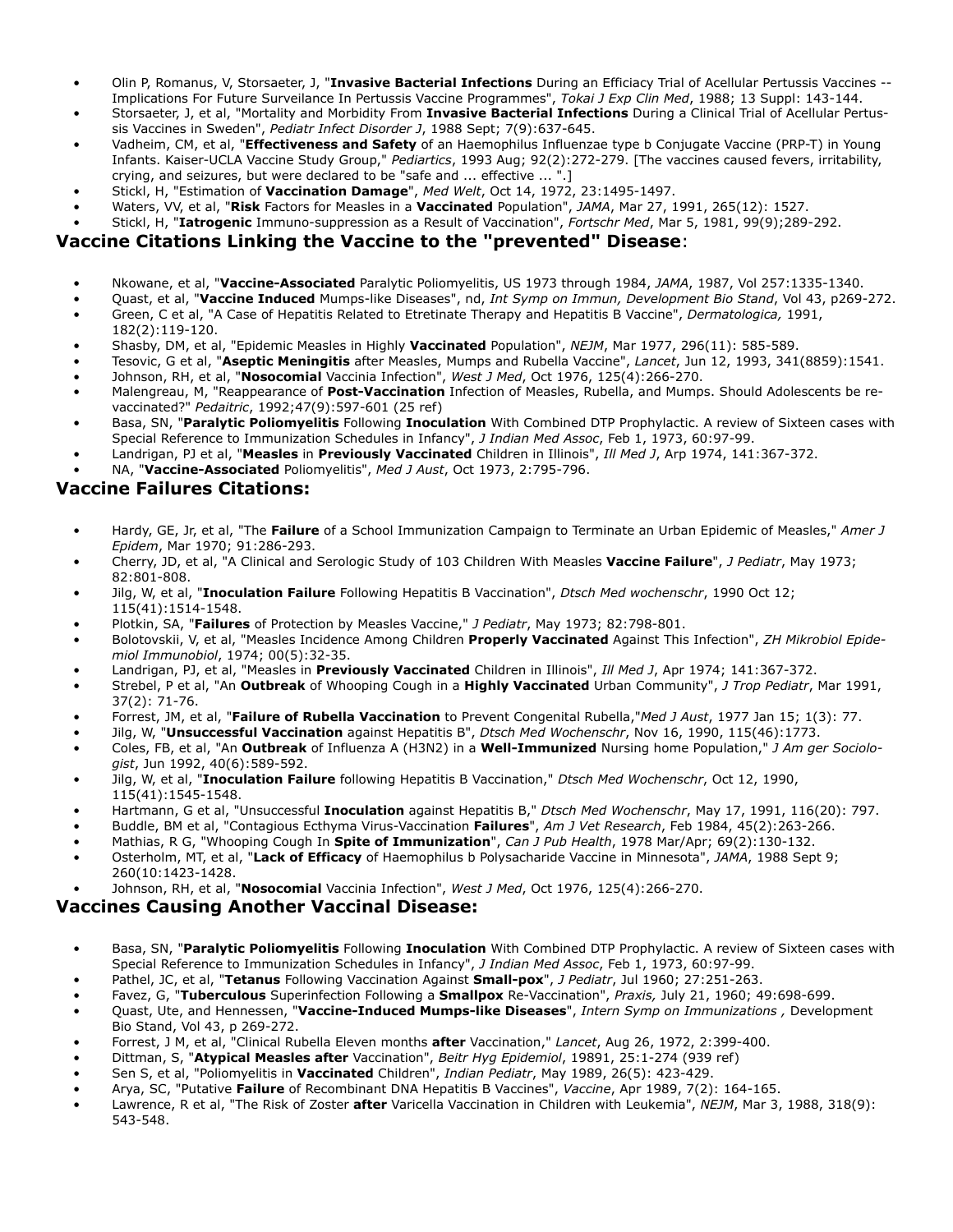## **Vaccination Citations and Death**

- Na, "DPT Vaccination and **Sudden Infant Death** Tennessee, US Dept HEW, *MMWR Report*, Mar 23, 1979, vol 28(11): 132.
- Arevalo, "Vaccinia Necrosum. Report on a **Fatal** Case", *Bol Ofoc Sanit Panamer*, Aug 1967, 63:106-110.
- Connolly, J H, Dick, G W, Field, CM, "A Case of **Fatal** Progressive Vaccinia", *Brit Med Jour*, 12 May 1962; 5288:1315-1317.
- Aragona, F, "**Fatal** Acute Adrenal Insufficiency Caused by Bilateral Apoplexy of the Adrenal Glands (WFS) following Antipoliomyelitis Vaccination", *Minerva Medicolegale*, Aug 1960; 80:167-173.
- Moblus, G et al, "Pathological-Anatomical Findings in Cases of **Death** Following Poliomyelitis and DPT Vaccination", *Dtsch Gesundheitsw*, Jul 20, 1972, 27:1382-1386.
- NA, "Immunizations and **Cot Deaths**", *Lancet*, Sept 25, 1982, np.
- Goetzeler, A, "**Fatal** Encephalitis after Poliomyelitis Vaccination", 22 Jun 1961, *Muenchen Med Wschr,* 102:1419-1422.
- Fulginiti, V, "**Sudden Infant Death Syndrome**, Diphtheria-Tetanus Toxoid-Pertussis Vaccination and Visits to the Doctor: Chance Association or Cause and Effect?", *Pediatr Infect Disorder*, Jan-Feb 1983, 2(1): 7-11.
- Baraff, LJ, et al, "Possible Temporal Association Between Diphtheria-tetanus toxoid-Pertussis Vaccination and **Sudden Infant Death Syndrome**", *Pediatr Infect Disorder*, Jan-Feb 1983, 2(1): 5-6.
- Reynolds, E, "**Fatal** Outcome of a Case of Eczema Vaccinatum", *Lancet*, 24 Sept 1960, 2:684-686.
- Apostolov. et al, "**Death** of an Infant in Hyperthermia After Vaccination", *J Clin Path*, Mar 1961, 14:196-197.
- Bouvier-Colle, MH, "Sex-Specific Differences in **Mortality** After High-Titre Measles Vaccination", *Rev Epidemiol Sante Publique*, 1995; 43(1): 97.
- *Stewart GT,* "**Deaths** of infants after triple vaccine.", *Lancet* 1979 Aug 18;2(8138):354-355.
- Flahault A, "Sudden infant **death** syndrome and diphtheria/tetanus toxoid/pertussis/poliomyelitis immunisation.", *Lancet* 1988 Mar 12;1(8585):582-583.
- Larbre, F et al, "**Fatal** Acute Myocarditis After Smallpox Vaccination", *Pediatrie,* Apr-May 1966, 21:345-350.
- Mortimer EA Jr*,* "DTP and **SIDS**: when data differ", *Am J Public Health* 1987 Aug; 77(8):925-926.

## **Vaccines and Metabolism Citations:**

- *• Deutsch J,* " [**Temperature changes** after triple-immunization in infant age]," *Padiatr Grenzgeb* 1976;15(1):3-6. [Article in German]
- *NA,* "[**Temperature changes** after triple immunization in childhood]," *Padiatr Grenzgeb* 1976;15(1):7-10. [Article in German]
- [Considering that the thyroid controls our Basal Metabolism, it would appear that vaccines altered (depressed) thyroid activity.]

## **Vaccines Altering Resistance to Disease:**

*• Burmistrova AL,* "[Change in the **non-specific resistance** of the body to influenza and acute respiratory diseases following immunization diphtheria-tetanus vaccine]," *Zh Mikrobiol Epidemiol Immunobiol* 1976; (3):89-91. [Article in Russian]

#### **Vaccinations and Deafness Citations:**

So I did a background check to see if there was any scientific evidence linking vaccines to deafness and hearing loss. Here are some of the articles I found:

- Kaga, "Unilateral Total **Loss of Auditory** and Vestibular Function as a Complication of Mumps Vaccination", *Int J Ped Oto*, Feb 1998, 43(1):73-73
- Nabe-Nielsen, Walter, "Unilateral **Total Deafness** as a Complication of the Measles- Mumps- Rubella Vaccination", *Scan Audio Suppl*, 1988, 30:69-70
- Hulbert, et al, "Bilateral **Hearing Loss** after Measles and Rubella Vaccination in an Adult", *NEJM*, 1991 July, 11;325(2):134
- Healy, "Mumps Vaccine and Nerve **Deafness**", *Am J Disorder Child*, 1972 Jun; 123(6):612
- Jayarajan, Sedler, "**Hearing Loss** Following Measles Vaccination", J Infect, 1995 Mar; 30(2):184-185
- Pialoux, P et al, "Vaccinations and **Deafness**", *Ann Otolaryng* (Paris), Dec 1963, 80:1012-1013.
- Angerstein, W, et al, "Solitary **Hearing and Equilibrium Damage** After Vaccinations", *Gesundheitswesen*, May 1995, 57(5): 264-268.
- Brodsky, Stanievich, "Sensorineural **Hearing Loss** Following Live Measles Virus Vaccination", *Int J Ped Oto*, 1985 Nov; 10(2):159-163
- Koga, et al, "Bilateral Acute **Profound Deafness** After MMR Vaccination- Report of a Case", *Nippon Jibiin Gakkai Kai*, 1991 Aug;94(8):1142-5
- Seiferth, LB, "**Deafness** after Oral Poliomyelitis Vaccination a Case Report and Review", *HNO*, 1977 Aug; 25(8): 297-300
- Pantazopoulos, PE, "Perceptive **Deafness** Following Prophylactic use of Tetanus anittoxin", *Laryngoscope*, Dec 1965, 75:1832-1836.
- Zimmerman, W, "Observation of a case of **Acute Bilateral Hearing Impairment** Following Preventive Poliomyelitis Vaccination (type 3)", *Arch Ohr Nas Kehlkopfheilk*, 1965, 185:723-725.

## **Vaccinations and Kidney Disorders Citations:**

• Jacquot, C et al, "**Renal** Risk in Vaccination", *Nouv Presse Med*, Nov 6, 1982, 11(44):3237-3238.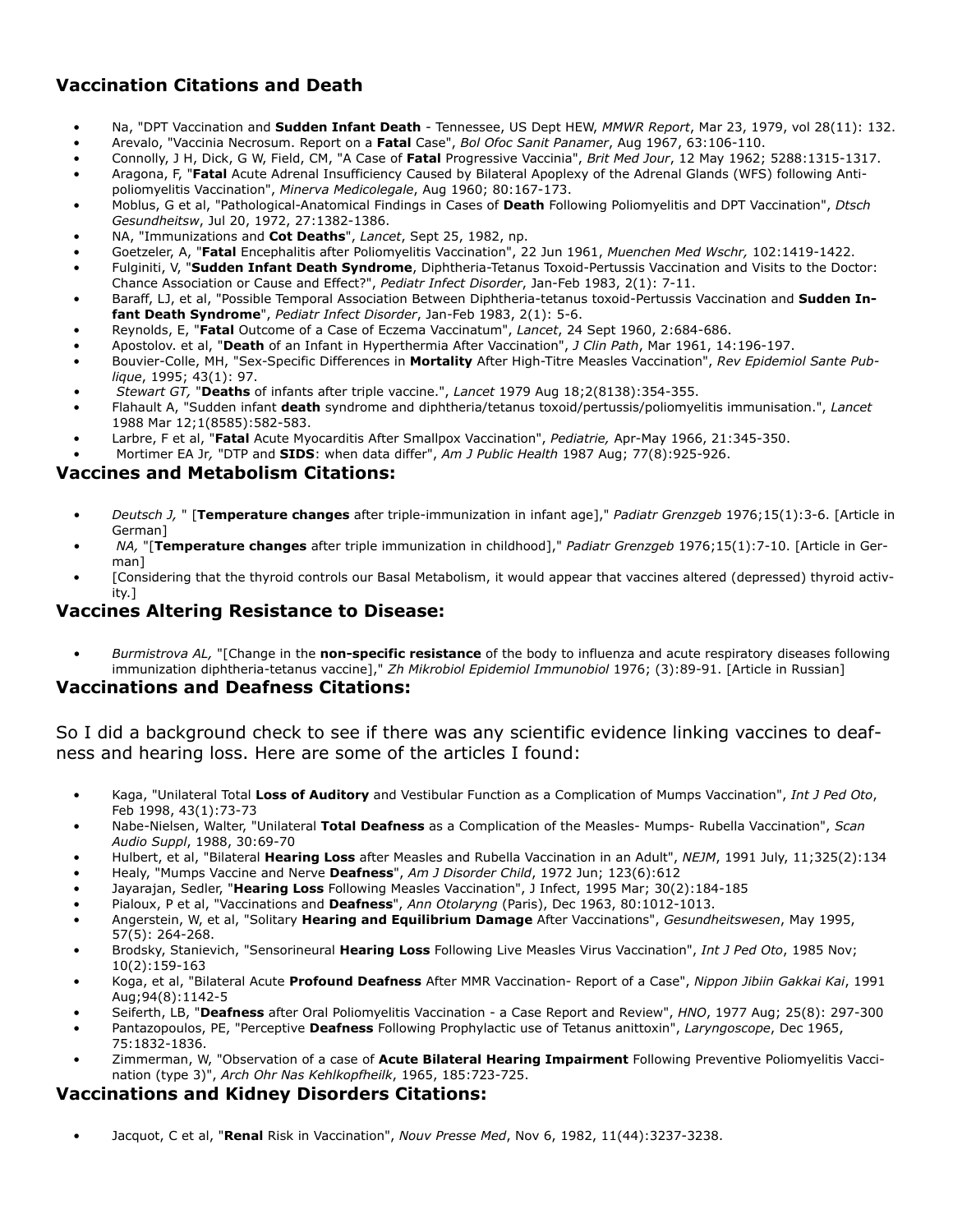- Giudicelli, et al, "**Renal** Risk in Vaccination", *Presse Med*, Jun 11, 1982, 12(25):1587-1590.
- Tan, SY, et al, "Vaccine Related **Glomerulonephritis**", *BMJ,* Jan 23, 1993, 306(6872):248.
- Pillai, JJ, et al, "**Renal** Involvement in Association with Post-vaccination Varicella", *Clin Infect Disorder*, Dec 1993, 17(6): 1079-1080.
- Eisinger, AJ et al, "Acute **Renal Failure** after TAB and Cholera Vaccination", *B Med J*, Feb 10, 1979, 1(6160):381-382.
- Silina, ZM, et al, "Causes of Postvaccinal Complications in the **Kidneys** in Young Infants", *Pediatria*, Dec 1978, (12):59-61.
- Na, "**Albuminurias**", Concours Med, Mar 1964, 85:5095-5098. [vaccination adverse reactions]
- Oyrl, A, et al, "Can Vaccinations Harm the **Kidney**?", *Clin Nephrol*, 1975, 3(5):204-205.
- *Mel'man Nia,* "[**Renal lesions** after use of vaccines and sera]." *Vrach Delo* 1978 Oct;(10):67-9, [Article in Russian]
- *Silina ZM, Galaktionova TIa, Shabunina NR,* "[Causes of postvaccinal complications in the **kidneys** in young infants]." *Pediatriia* 1978 Dec;(12):59-61, [Article in Russian]
- Silina EM, et al, "[Some diseases of the **kidneys** in children during the 1st year of life, following primary smallpox vaccination and administration of pertusis-diphtheria-tetanus vaccine]." *Vopr Okhr Materin Det* 1968 Mar; 13(3):79-80, [Article in Russian]

## **Vaccines and Skin Disorders Citations:**

- *• Illingsworth R,* "**Skin rashes** after triple vaccine," *Arch Dis Child* 1987 Sep; 62(9):979.
- Lupton GP*,* "Discoid **lupus erythematosus** occurring in a smallpox vaccination scar," *J Am Acad Dermatol*, 1987 Oct; 17(4):688-690.
- Kompier, A J, "Some **Skin Diseases** caused by Vaccinia Virus [Smallpox]," *Ned Milt Geneesk T*, 15:149-157, May 1962.
- Weber, G et al, "**Skin Lesions** Following Vaccinations," *Deutsch Med Wschr*, 88:1878-1886, S7 Sept 1963.
- Copeman, P W, "**Skin Complications** of Smallpox Vaccination," *Practitioner*, 197:793-800, Dec 1966.
- Denning, DW, et al, "**Skin Rashes** After Triple Vaccine," *Arch Disorder Child*, May 1987, 62(5): 510-511.

#### **Vaccinations and Abcesses:**

- Sterler, HC, et al, "Outbreaks of Group A Steptococcal **Abcesses** Following DTP Vaccination", *Pediatrics,* Feb 1985, 75(2):299-303.
- DiPiramo, D, et al, "**Abcess Formation** at the Site of Inoculation of Calmette-Guerin Bacillus (BCG)," *Riv Med Aeronaut Spaz*, Jul-Dec 1981, 46(3-4):190-199.

#### **Vaccinations and Shock:**

• Caileba, A et al, "**Shock** associated with Disseminated Intravascular Coagulation Syndrome following Injection of DT.TAB Vaccine, Prese Med, Sept 15, 1984, 13(3):1900.

## **Vaccines: The Weird, The Wild and The Hilarious Citations:**

Sometimes there are articles published about the strangest facts related to vaccines that defies our imagination and ability to understand them. They were written seriously by well-meaning scientific persons, but their titles can be seen differently. Some are funny, some are sad and some are purely scientific folly. See if you can figure these out:

- Pathel, JC, et al, "**Tetanus** Following Vaccination Against Small-pox", *J Pediatr*, Jul 1960; 27:251-263. [Now you need a tetanus vaccination!]
- Favez, G, "Tuberculous **Superinfection** Following a Smallpox Re-Vaccination", *Praxis*, July 21, 1960; 49:698-699. [Super means large/big/great!]
- Bonifacio, A et al, "**Traffic Accidents** as an expression of "Iatrogenic damage", *Minerva Med*, Feb 24, 1971, 62:735-740. [But officer I was just vaccinated!]
- Baker, J et al, "**Accidental Vaccinia**: Primary Inoculation of a Scrotum", *Clin Pediatr* (Phila), Apr 1972, 11:244-245. [Ooops, the needle slipped.]
- Edwards, K, "Danger of **Sunburn** Following Vaccination", *Papua New Guinea Med J*, Dec 1977, 20(4):203. [Are vaccines phototoxic?]
- Stroder, J, "**Incorrect Therapy** in Children", *Folia Clin Int* (Barc), Feb 1966, 16:82-90. [Agreed.]
- Wehrle PF*,* "**Injury** associated with the use of vaccines," *Clin Ther* 1985;7(3):282-284. [Dah!]
- *Alberts ME,* "When and where will it **stop**", *Iowa Med* 1986 Sep; 76(9):424. [When!]
- Breiman RF, Zanca JA*,* "Of **floors and ceilings** -- defining, assuring, and communicating vaccine safety", *Am J Public Health* 1997 Dec;87(12):1919-1920. [What is in between floors and ceilings?]
- Stewart, AM, et al, "**Aetiology** of Childhood Leukaemia", *Lancet*, 16 Oct, 1965, 2:789-790.
- Nelson, ST, "John Hutchinson On Vaccination **Syphilis** (Hutchinson, J)", *Arch Derm*, (Chic), May 1969, 99:529-535. [Vaccinations and STDs!]
- Mather, C, "Cotton Mather Anguishes Over the Consequences of His Son's **Inoculation** Against Smallpox", *Pediatrics*, May 1974; 53:756. [Is it for or against?]
- Thoman M, "The **Toxic Shot** Syndrome", *Vet Hum Toxicol*, Apr 1986, 28(2):163-166. [Animals are not exempt from vaccination damage either!]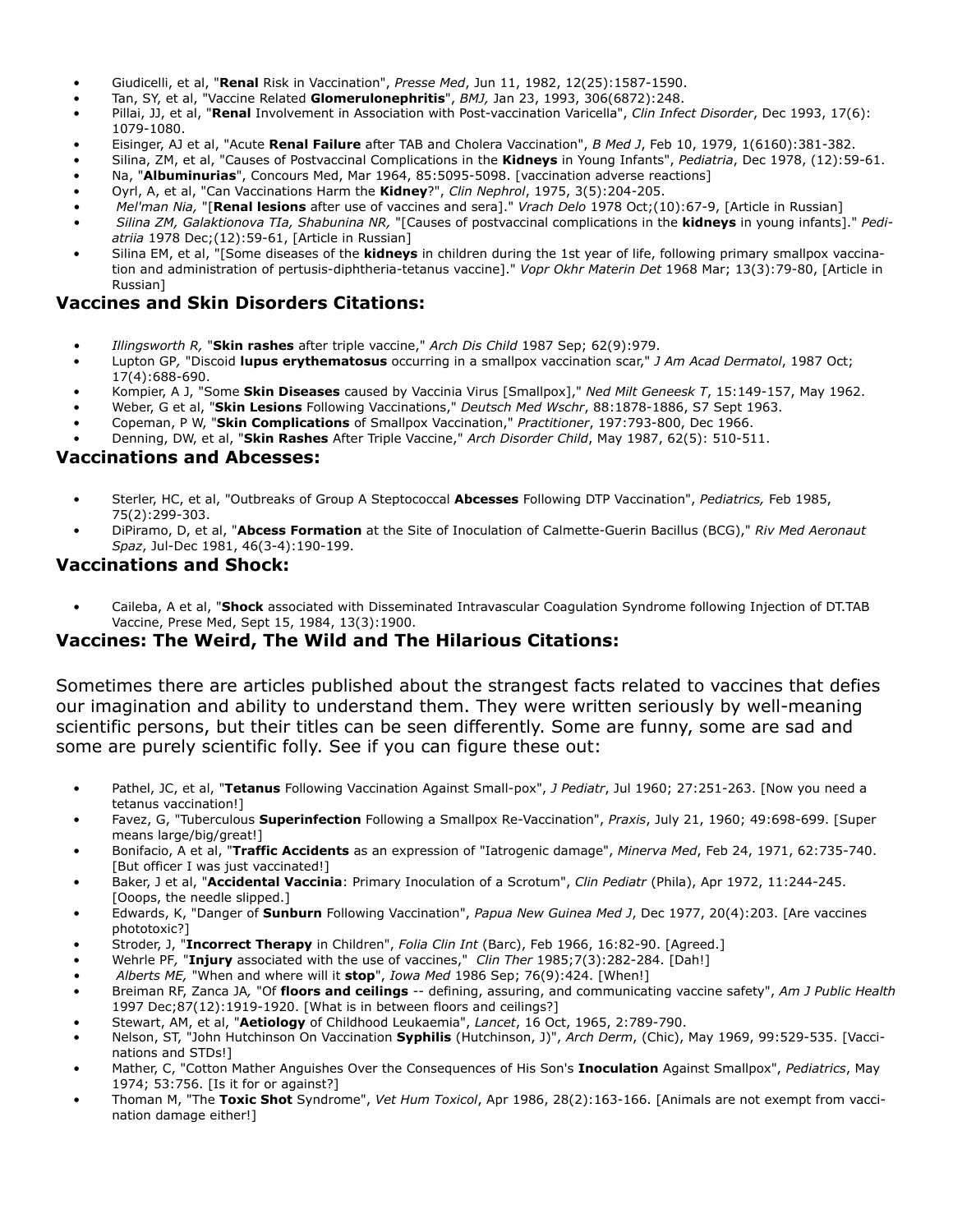- Johnson, RH, et al, "**Nosocomial** Vaccinia Infection", *West J Med,* Oct 1976, 125(4):266-270. [Nosocomial means a disease **acquired** in a doctor's office or hospital.]
- Heed, JR, "Human Immunization With Rabies Vaccine in **Suckling Mice Brain**," *Salud Publica*, May-Jun 1974, 16(3): 469- 480. [Have you had your suckling mice brains today?]
- Tesovic, G et al, "**Aseptic Meningitis** after Measles, Mumps and Rubella Vaccine", *Lancet*, Jun 12, 1993, 341(8859):1541. [AM has same symptoms as poliomyelitis!]
- Buddle, BM et al, "**Contagious Ecthyma** Virus-Vaccination **Failures**", *Am J Vet Research*, Feb 1984, 45(2):263-266.
- Freter, R et al, "Oral Immunization And Production of **Coproantibody** in Human Volunteers", J Immunol, Dec 1963, 91:724-729. [Guess what copro- means .... Feces.]
- NA, "Vaccination, **For** and **Against**", 1964, *Belg T Geneesk*, 20:125-130. [Is it for or against?]
- Sahadevan, MG et al, "Post-vaccinal **Myelitis**", *J Indian Med Ass*, Feb 16, 1966, 46:205-206. [Did I mention myelitis?] • Castan, P et al, "**Coma** Revealing an acute Leukosis in a child, 15 days after an Oral Anti-poliomyelitis Vaccination," *Acta Neurol Bekg*, May 1965, 65:349-367. [Coma from vaccines!]
- Stickl, H, et al, "**Purulent [pus] meningitides** Following Smallpox Vaccination. On the Problem of Post- Vaccinal Decrease of Resistance", *Deutsch Med Wschr*, Jul 22, 1966, 91:1307-1310. [Vaccines are the injection of viruses cultured from pus ... ]
- Haas, R, et al, "Studies on the Occurrence of **Viremia** Following Oral Poliomyelitis Vaccination with Sabin Type I Strain LSC2ab", *Deutsch Med Wschr*, Mar 4, 1968, 91:385-389. [Vaccines contains viruses!]
- Converse, J L, et al, "Control of Tissue Reactions in monkeys vaccinated with Viable **Coccidioides immitis** by prevaccination with killed **Coccidioides immitis**", *J Bact*, Sept 1965, 90:783-788.
- Motelunas, LI et al, "The Potential Epidemiological **Hazard** of Parental Transmission of Epidemic **Hepatitis** as the Result of Vaccination," *Zh Mikrobiol*, Nov 1965, 42:105-108. [Hazard Plus!]
- Krudusz, J, "**Effect** of Vaccinotherapy on the **Sedimentation Rate** and On the **Hematocrit**", *Klin Oczna,* 1967, 37:191-195. [ESR is indication of health!]
- Pop, A, "Production of Laboratory **Animals** for the Production of Serums and Vaccines," *Arch Roum Path Exp Mocrobiol,*  1967, 23:423-430. [Animal research for vaccine production!]
- Espmark, A, "The Composition of Vaccines With Reference to **Potentially Injurious Allergens**", *Lakartidningen*, Nov 3, 1965, 62:3662-3667. [Vaccines are **Potentially Injurious Allergens**!]
- DeRenzi, S, et al, "**Damage** Caused by Vaccine Therapy and Serotherapy", *Clin Ter*, Sept 30, 1966, 38:497-500. [**Damage** Caused by Vaccines!]
- Lewis, J, "**Iatrogenic** Malaria," *New Zeal Med J*, Feb 1970, 71:88-89. [Malaria caused by the doctor!]
- Prakken, JR, "**Syphilization**", *Nederl T Geneesk*, Jun 13, 1970, 114:1019-1023. [Syphilis!]
- Damert, C et al, "**Hygenical** and Bacteriological Inspection of the Execution of Vaccination," Z *Gesamite Hyg*, Jul 1974,  $20(7):439-442$ . [Hygiene means clean ... vaccine hygiene = oxymoron!]
- Na, "Sibling **Accidentally Vaccinates** other Following Inoculation", *Can Med Assoc J*, Aug 4, 1973, 109:237. [I hate it when they let siblings play with needles.]
- Opitz, B et al, "Prevention of **Iatrogenic Infections** Following Vaccination", *Dtsch Gesundheltsw*, Jun 15, 1972, 27:1131-1136. [Disease caused by the doctor!]
- Raff, MJ, "Progressive Vaccinia (**Vaccinia Gangrenosum**)", *J Ky Med Assoc*, Feb 1973, 71:92-95.
- Hanissian, AS et al, "**Vasculitis** and **Myositis** Secondary to Rubella Vaccination", *Arch Neurol*, Mar 1973, 28:202-204. [Did I mention vasculitis and myositis?]
- Cho, CT, et al, "**Panencephalitis** Following Measles Vaccination", *JAMA*, May 28, 1973, 224:1299. [The measles vaccination is given to prevent pancephalitis; panencephalitis is a demyelination disease, too.]
- Rubin, R H, et al, "**Adverse Reactions** to **Duck Embryo** Rabies Vaccine. Range and Incidence," *Ann Intern Med,* May 1973, 78:643-649. [Adversion to duck embryos, yuck!]
- Gunderman, JR, "**Guillain-Barre Syndrome**. Occurrence Following Combined Mumps-Rubella Vaccine", *Am J Disorder Child,* Jun 1973, 125:834-835. [GBS is paralysis!]
- Hale, MS et al, "**Carpal Tunnel Syndrome** Associated With Rubella Immunization", *Am J Phys Med*, Aug 1973, 52:189-194. [Did I mention **Carpal Tunnel Syndrome**?]
- Provost, A et al, "Inopportune Cattle **Mucosal Diseases** Associated With Rinderpest Vaccine", Bull Epizoot Afr, Dec 1972, 20:265-267. [Those ... inopportune infections.]
- Budal, J, "**Hazards** of **Prophylactic** Vaccination," *Orv Hetil*, Sept 10, 1972, 113:2237-2240. [or "**Prophylactic**" Hazards!]
- Levenbuk, IS, et al, "A Morphological Study of the **Harmlessness** of Live Dysentery Vaccines From Streptomycin Dependent Mutants of Sh. Flexnert", *ZH Mikrobiol Epidemiol Immunobiol*, Feb 1972, 49:18-22. [Listed under **Vaccinations Adverse Reactions**.]
- Arnold, H, "Our Vaccination Service is **Sick**", *Oeff Egsundheitswes*, Feb 1974, 36:133-134. [Agree!]
- Spless, H, "**Sterility** of Vaccination Guns", *Dtsch Med Wochenschr*, Jun 27, 1975, 100(26):1445-1446. [Make sure the gun is sterile, because what is inside it isn't.]
- Redey, B, "**Self-Experiments** with the Ingestion of Various Bacteria", *Acta Microbiol Acad Sci Hung,* 1974, 21(1-2):45-62. [Beyond the call of duty for some scientists.]
- Webster, AC, "The Adverse Effect of **Environment** on the Response to Distemper Vaccination", *Aust Vet J,* Oct 1975,
- 51(10): 488-490. ["The terrain is everything" ... Pasteur's famous last words.]
- NA, "Vaccines Made From **House-Dust Mites**", *Drug Ther Bull*, Apr 23, 1976, 14(9):35-36. [Sic!]
- Levaditi, JC et al, "Local **Tolerance** of Vaccines Adsorbed on Immuno-Stimulating Substances", *Sem Hop Ther,* Feb 1975, 51(2):117-118. [Tolerance and sensitization, not immunity and immunization.]
- Miller, Ta, "The Possibilities for Application of the **Canine Hookworm** Vaccine Technology to the Prevention and **Control of Hookworm** Infection and Disease in **Man**", **In: Nuclear Techniques in Helminthology Research, Vienna, Interna-**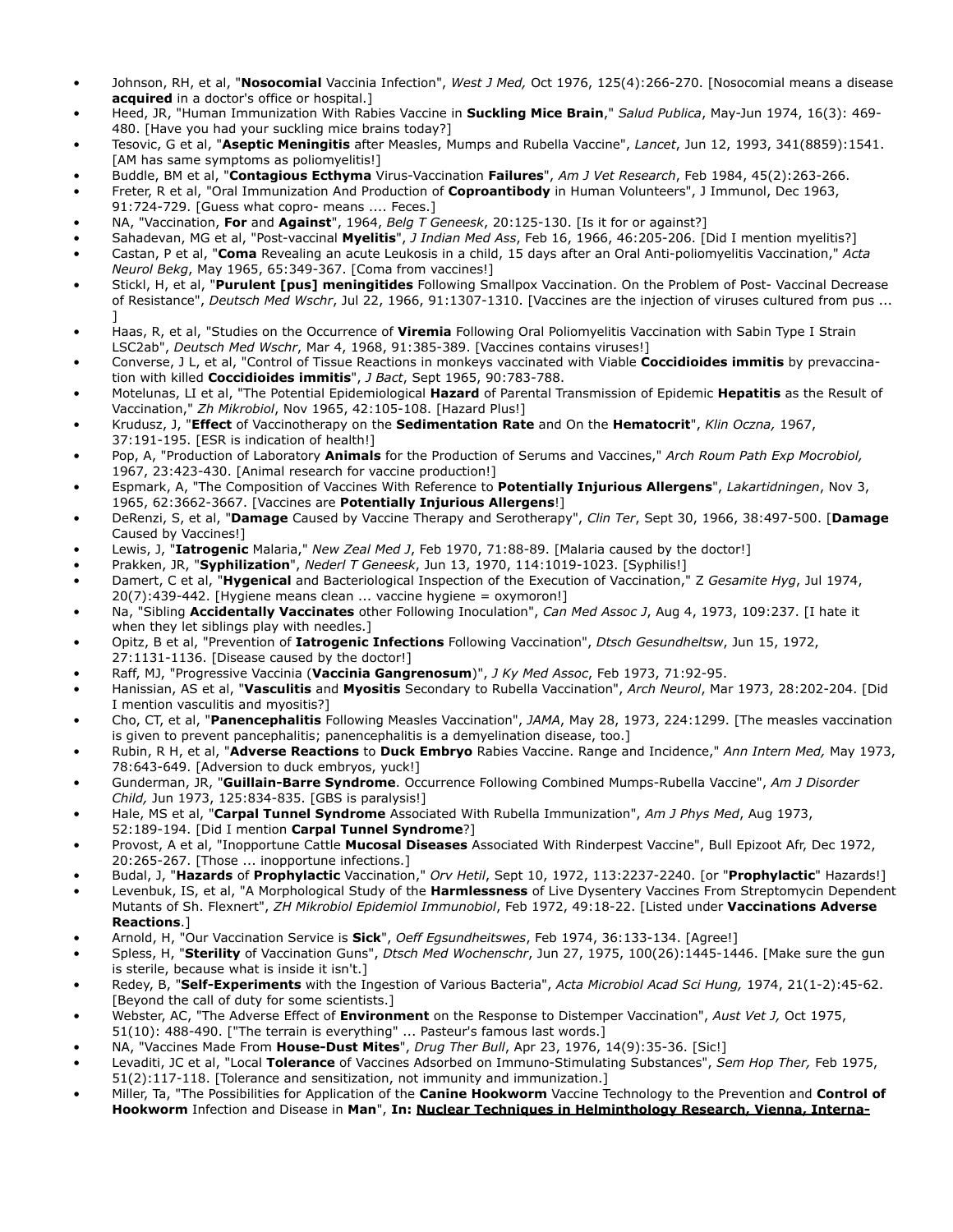**tional Atomic Energy Agency**, 1973. [That could be great to control human heart worms, too. We could also switch from going to medical doctors to vets.]

- Borsche, A, "What are the **Hazards** of Vaccinations in Childhood?" *ZFA,* May 10, 1976, 52(13):666-674. [Hazards are Plenty!]
- Starke, G, et al, "Requirements for the Control of a **Dog Kidney Cell-adapted** Live Mumps Virus Vaccine", *J Biol Stand*, Apr 1974, 2(2):143-150. [DKC = Dog Kidney Cells]
- Garlick, P et al, "Stimulation of Protein **Synthesis** and **Breakdown** By Vaccination", *Br Med J*, Jul 26, 1980,
- 281(6235):263-265. [Does not sound like normal protein synthesis.]
- Weissmann, G, "In Quest of Fleck: Science From the **Holocaust**", *Hosp Pract*, Oct 1980, 15(10):48-49.52, 54-55 passim. [Which Holocaust are they speaking of?]
- Williams, Go, "Vaccines in Older Patients: Combating the Risk of **Mortality**", *Geriatrics*, Nov 1980, 35(11):55-57, 63-64. [Does not sound good for the elderly ... it is your time to go ... I mean go be vaccinated!]
- Sun, M, "Compensation for **Victims** of Vaccines", *np,* Feb 27, 1981, 211(4485):906-908. [They call them victims, not patients.]
- Hillary, IB, et al, "Persistence of antibody 10 years after Vaccination with Wistar **RA 27/3** Strain of Live Attenuated Rubella Vaccine", *Br Med J*, Jun 28, 1980, 280(6231):1580-1581. [RA 27/3 is made from aborted fetus; means it was first used in 1970.]
- Frerichs, GN et al, "Estimation of Residual Free **Formaldehyde** in Biological Products", *J Biol Stand* 1980; 8(2):139-144. [Take your choice to be embalmed now or later ... oh I forgot to tell you ... you don't have a choice ... roll up your sleeve.] [Formaldehyde is a carcinogen., but that does not matter after you are dead. It just saves them a step.]
- Ambs, E et al, "Tuberculous **Abcess** of the Upper Arm With Regional **Lymphadenitis** as a Consequence of **Injection inTwo Siblings**", *Med Klin*, July 7, 1967, 62:1050-1054. [It happened twice, what a coincidence! Must be genetic!]
- Davis, LE, "Communicating **Hydrocephalus** in New born Hamsters and Cats Following Vaccinia Virus infection", *J Neurosurg*, Jun 1981, 54(6):767-772. [Hydrocephalus is similar to brain swelling or "water on the brain" and vaccinia virus is used in making vaccines.]
- Simon, J et al, "A new Model of **Multiple Sclerosis**. Experimental Vaccinia Infection in the Monkey", *Forschr Med*, Nov 6, 1980, 98(41):1607-1611. [Links of vaccines to MS.]
- Barrie, H, "Campaign of **Terror**", *AM J Disorder Child*, Sept 1983, 137(9):922-923. [Qui tu Vaccination Et Brutus?]
- Stickl, H, "Discussion on the **Most Favorable Age** For Primary Smallpox Vaccination of Children", *Monatsschr Kinderheilkd*, Sept 1970, 118:541-544. [Answer - none!]
- Daugaard, J, "**Adverse Effects** of Vaccination. The **Liability** of Physicians and The objective Liability," *Nord Med,* Jun 1972, 87:183-184. [Who is liable .... no one!]
- Conteras Poza L, et al, "An **Unusual Accident** During Smallpox Vaccination: Intramuscular Injection of the **Lymph Vaccine**", *Rev Sanid hig Publica* (Madr) Oct 1971, 45:1017-1022. [I thought that vaccines were **supposed** to be given IM.]
- Nosov, SD, et al, "**Systematization** of Reactions Developing After Prophylactic Vaccination", *Pediatria,* Feb 1972, 51:10-15. [If reactions can be **systematized,** they can be **predicted**.]
- Remsey, "**Iatrogenic** [Doctor -caused] Disease Caused by Vaccination", *Orv Hetil*, Sept 1971, 112:2245.
- Stickl, H, "Estimation of **Vaccination Damage**", *Med Welt*, Oct 14, 1972, 23:1495-1497. [Safety?]
- Millichap JG, et al, "Etiology and treatment of **infantile spasms**: current concepts, including the role of DPT immunization," *Acta Paediatr Jpn* 1987 Feb; 29(1):54-60. [Did I mention Infantile Spasms?]
- Mason, MM et al, "**Toxicology** and **Carcinogenesis** of Various Chemicals Used in the Preparation of Vaccines", *np*, Jun 1971, 4:185-204.[Vaccines are not "toxic" or "cancer" causing?]
- Michiels, J, "**Harmful Effects** of Common Drugs on the Vital Apparatus. Agents of Immunity." *Bull Sociologist Beige Ophtalmol*, 1972, 160:467-483. [Listed under Vaccinations.]
- Knudsen, Rc, et al, "Difference in the Protective Immunity of the **tongue and feet** [foot and mouth] of Guinea Pigs Vaccinated with **Foot-and-Mouth** [foot and mouth] Disease Virus Type A12 Following **intradermolingual and Footpad** [foot and mouth]Challenge", *Vet Microbiol*, May 1982, 7(2):97-107. [Some body put their foot in their mouth!]
- Elliman, D, "Vaccination and **Professional Confusion**", *Br Med J*, Sept 15, 1990, 301(675):551. [Not just any confusion, but **Professional Confusion**.]
- NA, "**Risk Language** Preferred By Mothers in Considering a Hypothetical New Vaccine For Their Children", 1991, *np*, [It is all in how you say it. Vaccines prevent disease and may cause death sometimes ... or vaccines may prevent disease and cause DEATH!]
- Levine, MM, "Non-target Effects of Live Vaccines: Myth, Reality and **Demagoguery**," *Development Biol Stand,* 1995, 84:33-38.Vaccine Myths- for sure; Demagogue - false gods!]
- Stickl, H, "**No Negligence** in Preventive Vaccinations", Fortschr Med, July 20, 1989, 107(21):14-15. [No negligence because they are supposed to do that ... have adverse reactions ... that is .]
- Donaldson, AI, et al, "**Transmission** of Foot-and-mouth Disease by **Vaccinated** Cattle Following **Natural** Challenge", *Research Vet Sci*, Jan 1989, 46(1):9-14. [Does that mean that the vaccines di work, or that the cattle put their foot in their mouth? How do they decide what is a natural challenge after a cow is vaccinated with the same virus?]
- Spier, RE, "**Democratic** Governments and Vaccines", *Vaccine,* Nov 1994, 12(15):1363. [Good, let's take a **vote** on vaccinations - after every one is **educated** to their real adverse effects!]
- Cichutek, K, Nucleic Acid Immunizations", *Vaccine,* Dec 1994, 12(16):1520-1525 (23 ref). [Gene therapy could make autoimmune diseases increase.]
- Alexander, NJ, et al, "**Contraceptive** Vaccine Development", *Reprod Fertil Development*, 1994, 6(3):273-280. [Why would they make a contraceptive vaccine? Who would use such a disasterous concoction? Vaccines prevent .... children!]
- Allen, JM, "**Over-the-counter** Sale of Drugs and Vaccines, *J AM Vet Med Assoc*, Feb 1, 1995, 206(3):286. [I'll take two DPTs, one MMR, and one polio for the road; Oh and how about some Viagra, Prozac and Ritalin .]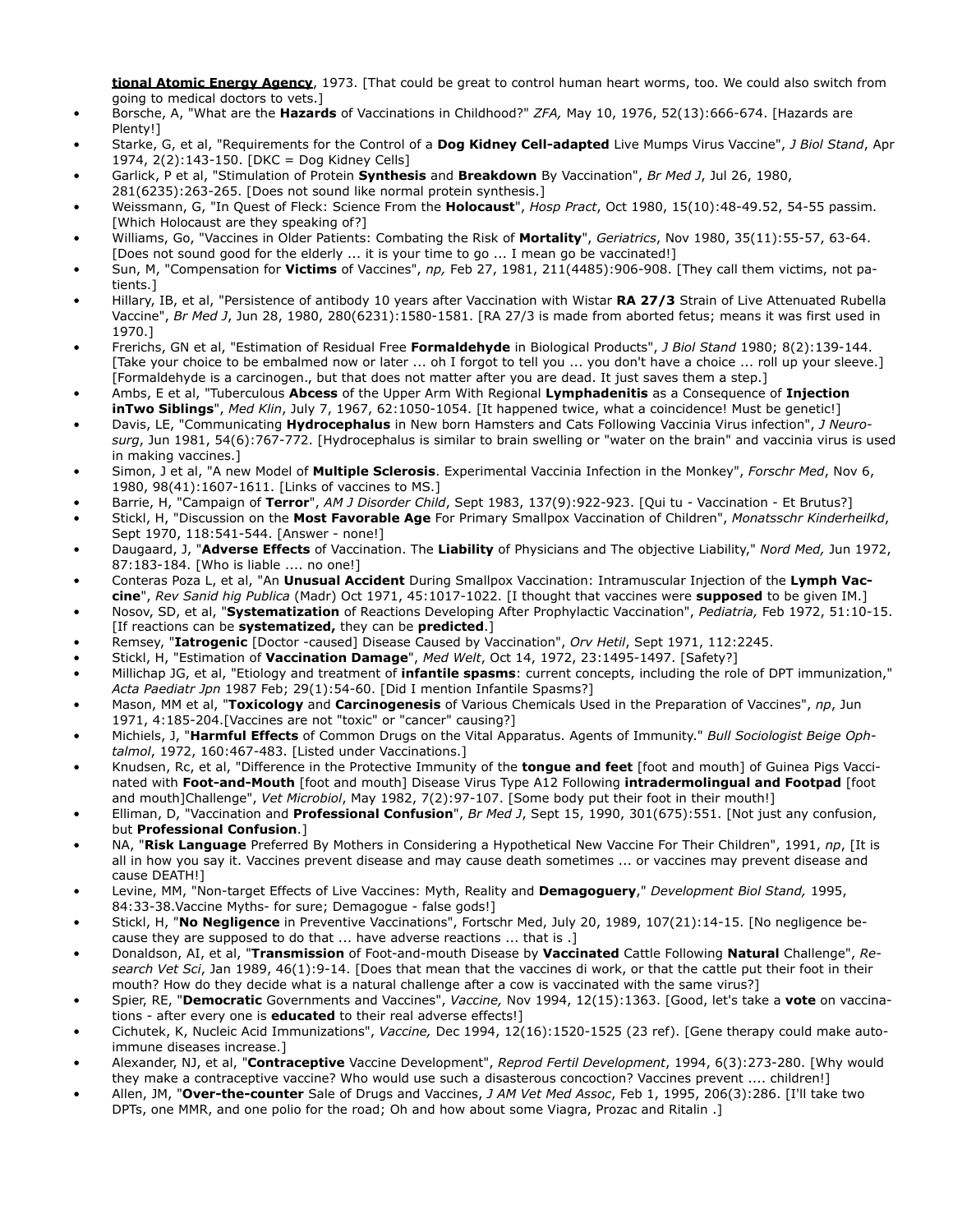- Harte, PG et al, "**Failure** of Malaria Vaccine in **Mice** Born to Immune **Mothers**", *Clin Exp Immunol*, Sept 1982 49(3):509-516. [Of Mice and Mothers!]
- Editorial, "Are We Vaccinating without **Reason**?", *Lakartidningen*, Nov 27, 1974, 71(48):4915. [Could be! What is reasonable to a three-year old?]
- Na, "The Hen's Egg versus the Horse's **Brain**: ..." 1988, np, [Horse sense in making vaccines!]
- Bonard, EC, "Is Vaccination Still **Necessary**?" , *Rev Med Suisse Romande,* Oct 1987, 107(10):781-782. [Good question? Who are they asking?]
- Forrester, HL, et al, "**Inefficacy** of Pneumococcal vaccine in a High Risk Population," Am J Med, Sept 1987, 83(3): 425-430. [Ineffectiveness! We are all high risk ... at risk of getting a vaccine!]
- **What About AIDS Vaccines?**
- NA, "Protection for AIDS Vaccine **Suits**", *NJMed*, May 1989, 86(5):338. [Protection from lawsuits that is. Why would there be any lawsuits if the vaccine was safe and effective?]
- NA, "AIDS Vaccines: Is **Optimism Justified**? *Fortschr Med*, Jul 20, 1989, 107(21):13. [Sounds a bit pessimistic!]
- [Many researchers feel that it is literally impossible to make an AIDS vaccine, but they are still testing the experimental ones on real people ... human "guinea pigs".]
- **Any Missed Organs?**
- **• Heart:**
- Perez Diaz R, et al, "[Post-vaccinal **Pericarditis**. Report of 2 Cases]", *Rev Cuba Med*, 1:49-54, Jul-Aug 1962.
- Larbre, F et al, "**Fatal Acute Myocarditis** After Smallpox Vaccination", *Pediatrie*, Apr-May 1966, 21:345-350.

#### **Lungs:**

Chudwin, DS, et al, "**Lung Involvement** in Progressive Vaccinia", *West J Med*, May 1981, 134(5):446-448. [Did I mention lungs?]

#### **Liver:**

Lilic, D, et al, "**Liver Dysfunction** and DNA Antibodies after Hepatitis B Vaccination", *Lancet*, Nov 5, 1994, 344(8932):1292-1293. [The hepatitis B vaccination is given to protect the liver from disease - hepatitis, right. DNA antibodies means very possible auto-immunity again from vaccinations.]

#### **Eyes:**

Goldman, A, "**Occular** Vaccinia: A Case Report and Review of Treatment," *Med J Aust*, Nov 30, 1968, 2:921-922.

Rennie, AG et al, "**Occular** Vaccinia," *Lancet*, Aug 3, 1974, 2:273-275.

#### **Vaccinations Don't Work:**

Gilchrist, A, "To **Vaccinate** is Not **Always** to **Immunize**", *Med J Aust*, May 6, 1991, 154(9):638. [Vaccination does not always mean (or  $=$  ) immunization.]

Daniel, J C, "The Polio Paradox, One of the Two **Polio** Vaccines Has Been Largely Abandoned in the US; The other is the **Leading Cause** of the Disease", *Science*, April 1986, p 37-39.

dNotes:

**Eva Snead, MD, Some Call it AIDS ... I Call it Murder, 1992, Vol I/II, AUM Publications, San Antonio, TX**

**Notes adapted from Vaccine Flyer from NVIC, Vienna, VA.**

**Topa, P K, "Manufacture of Vaccine Lymph", The Ind Med Gaz, Mar 1951, vol 86,p 94-96.**

**Horowitz, C. "Immunizations and Informed Consent". Mothering, Winter/83, p.39.**